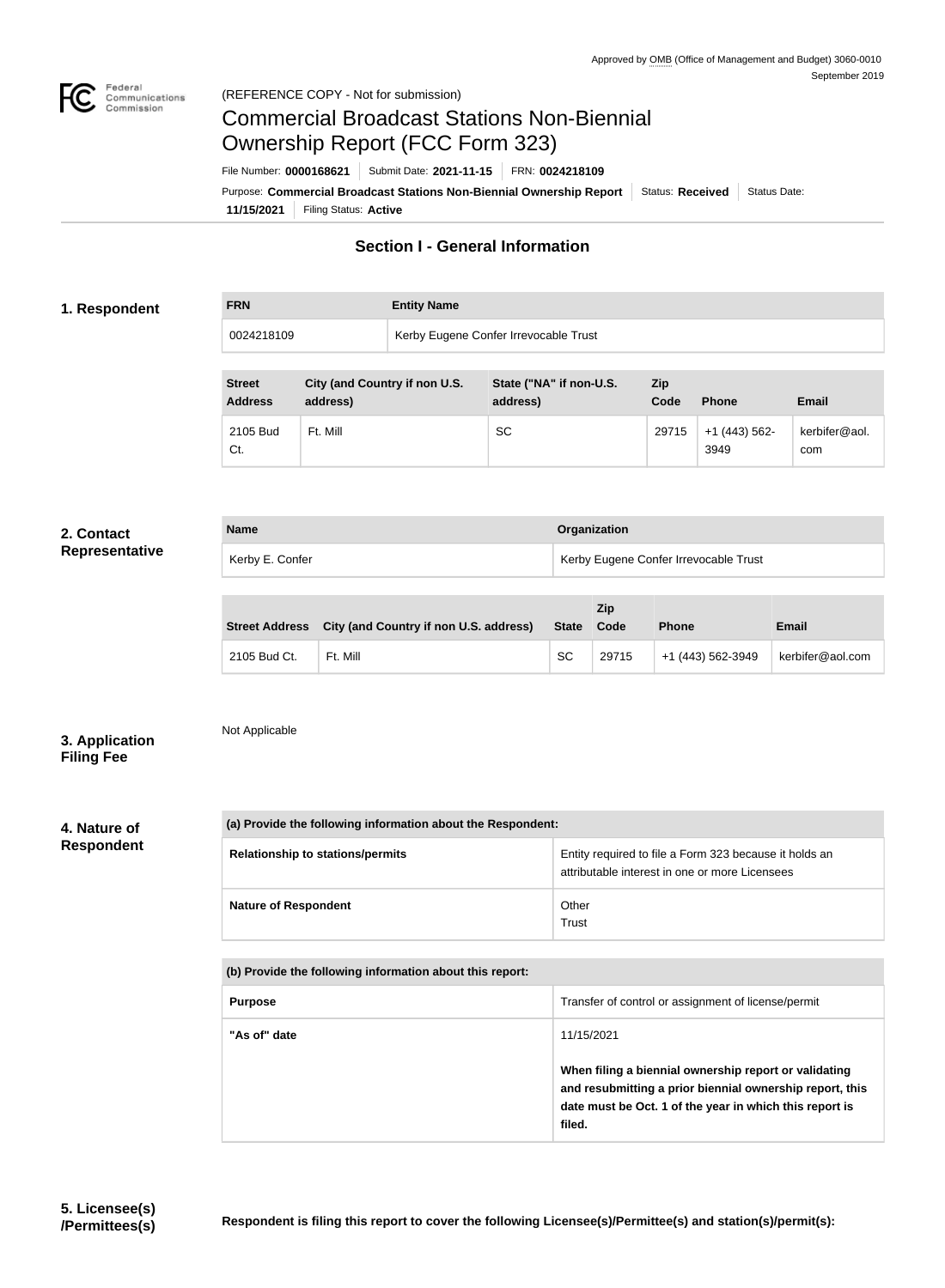#### **and Station(s) /Permit(s)**

| Licensee/Permittee Name      | <b>FRN</b> |
|------------------------------|------------|
| Forever Communications, Inc. | 0003764420 |
|                              |            |

| Fac. ID No. | <b>Call Sign</b> | <b>City</b>          | <b>State</b> | <b>Service</b> |
|-------------|------------------|----------------------|--------------|----------------|
| 27242       | <b>WUHU</b>      | SMITHS GROVE         | <b>KY</b>    | FM             |
| 27243       | <b>WBGN</b>      | <b>BOWLING GREEN</b> | <b>KY</b>    | AM             |
| 29695       | <b>WNBS</b>      | <b>MURRAY</b>        | <b>KY</b>    | AM             |
| 57897       | <b>WLYE-FM</b>   | <b>GLASGOW</b>       | KY.          | FM             |
| 71244       | WBVR-FM          | <b>AUBURN</b>        | <b>KY</b>    | FM             |
| 73269       | <b>WFGS</b>      | <b>MURRAY</b>        | <b>KY</b>    | <b>FM</b>      |
| 73270       | <b>WBZB</b>      | <b>MURRAY</b>        | KY.          | AM             |

| Licensee/Permittee Name     | <b>FRN</b> |
|-----------------------------|------------|
| Forever South Licenses, LLC | 0014579510 |

| Fac. ID No. | <b>Call Sign</b> | <b>City</b>       | <b>State</b> | <b>Service</b> |
|-------------|------------------|-------------------|--------------|----------------|
| 4805        | <b>WHNY</b>      | <b>PARIS</b>      | <b>TN</b>    | AM             |
| 4806        | <b>WLZK</b>      | <b>PARIS</b>      | <b>TN</b>    | <b>FM</b>      |
| 12496       | WTPR-FM          | <b>MCKINNON</b>   | <b>TN</b>    | <b>FM</b>      |
| 14742       | <b>WTJF</b>      | <b>JACKSON</b>    | <b>TN</b>    | AM             |
| 14743       | <b>WOGY</b>      | <b>JACKSON</b>    | <b>TN</b>    | <b>FM</b>      |
| 20390       | WTJF-FM          | <b>DYER</b>       | <b>TN</b>    | <b>FM</b>      |
| 50125       | <b>WHHG</b>      | <b>MILAN</b>      | <b>TN</b>    | <b>FM</b>      |
| 54899       | <b>WYJJ</b>      | <b>TRENTON</b>    | <b>TN</b>    | <b>FM</b>      |
| 61591       | <b>WHDM</b>      | <b>MCKENZIE</b>   | <b>TN</b>    | AM             |
| 71502       | WRQR-FM          | <b>PARIS</b>      | <b>TN</b>    | <b>FM</b>      |
| 71503       | <b>WTPR</b>      | <b>PARIS</b>      | <b>TN</b>    | AM             |
| 71504       | <b>WENK</b>      | <b>UNION CITY</b> | <b>TN</b>    | AM             |
| 71506       | <b>WWGY</b>      | <b>FULTON</b>     | KY           | <b>FM</b>      |
| 85416       | WHNY-FM          | <b>HENRY</b>      | <b>TN</b>    | <b>FM</b>      |

## **Section II – Non-Biennial Ownership Information**

**1. 47 C.F.R. Section 73.3613 and Other Documents**

Licensee/Permittee Respondents should list all contracts and other instruments set forth in 47 C.F.R. Section 73.3613(a) through (c) for the facility or facilities listed on this report. In addition, attributable Local Marketing Agreements (LMAs) and attributable Joint Sales Agreements (JSAs) must be disclosed by the licensee of the brokering station on its ownership report. If the agreement is an attributable LMA, an attributable JSA, or a network affiliation agreement, check the appropriate box. Otherwise, select "Other." Non-Licensee/Permittee Respondents should select "Not Applicable" in response to this question.

Not Applicable.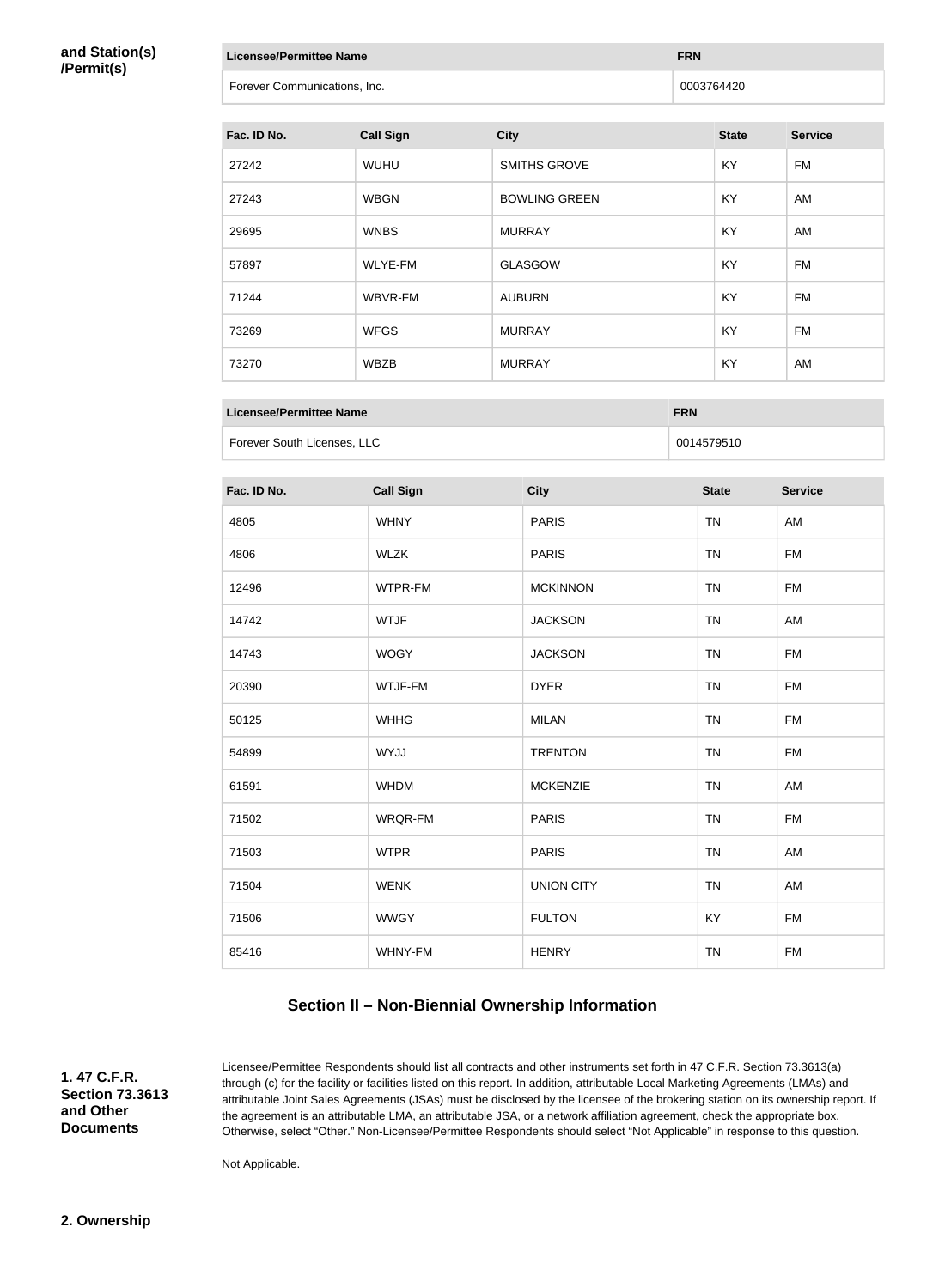**(a)** Ownership Interests. This Question requires Respondents to enter detailed information about ownership interests by generating a series of subforms. Answer each question on each subform. The first subform listing should be for the Respondent itself. If the Respondent is not a natural person, also list each of the officers, directors, stockholders, non-insulated partners, non-insulated members, and any other persons or entities with a direct attributable interest in the Respondent pursuant to the standards set forth in 47 C.F.R. Section 73.3555. (A "direct" interest is one that is not held through any intervening companies or entities.) List each interest holder with a direct attributable interest in the Respondent separately.

Leave the percentage of total assets (Equity Debt Plus) field blank for an interest holder unless that interest holder has an attributable interest in the Respondent solely on the basis of the Commission's Equity Debt Plus attribution standard, 47 C.F.R. Section 73.3555, Note 2(i).

In the case of vertical or indirect ownership structures, list only those interests in the Respondent that also represent an attributable interest in the Licensee(s) or Permittee(s) for which the report is being submitted.

Entities that are part of an organizational structure that includes holding companies or other forms of indirect ownership must file separate ownership reports. In such a structure do not report, or file a separate report for, any interest holder that does not have an attributable interest in the Licensee(s) or Permittee(s) for which the report is being submitted.

Please see the Instructions for further detail concerning interests that must be reported in response to this question.

The Respondent must provide an FCC Registration Number for each interest holder reported in response to this question. Please see the Instructions for detailed information and guidance concerning this requirement.

| <b>Ownership Information</b>                            |                                                                                                                                         |                      |                            |  |  |
|---------------------------------------------------------|-----------------------------------------------------------------------------------------------------------------------------------------|----------------------|----------------------------|--|--|
| <b>FRN</b>                                              | 0024218109                                                                                                                              |                      |                            |  |  |
| <b>Entity Name</b>                                      | Kerby Eugene Confer Irrevocable Trust                                                                                                   |                      |                            |  |  |
| <b>Address</b>                                          | PO Box                                                                                                                                  |                      |                            |  |  |
|                                                         | <b>Street 1</b>                                                                                                                         | 2105 Bud Ct.         |                            |  |  |
|                                                         | <b>Street 2</b>                                                                                                                         |                      |                            |  |  |
|                                                         | <b>City</b>                                                                                                                             | Ft. Mill             |                            |  |  |
|                                                         | State ("NA" if non-U.S.<br>address)                                                                                                     | <b>SC</b>            |                            |  |  |
|                                                         | <b>Zip/Postal Code</b>                                                                                                                  | 29715                |                            |  |  |
|                                                         | Country (if non-U.S.<br>address)                                                                                                        | <b>United States</b> |                            |  |  |
| <b>Listing Type</b>                                     | Respondent                                                                                                                              |                      |                            |  |  |
| <b>Positional Interests</b><br>(check all that apply)   | Respondent                                                                                                                              |                      |                            |  |  |
| <b>Interest Percentages</b><br>(enter percentage values | <b>Voting</b>                                                                                                                           | 0.0%                 | <b>Jointly Held?</b><br>No |  |  |
| from 0.0 to 100.0)                                      | <b>Total assets (Equity Debt</b><br>Plus)                                                                                               | 0.0%                 |                            |  |  |
|                                                         | Does interest holder have an attributable interest in one or more broadcast stations<br><b>No</b><br>that do not appear on this report? |                      |                            |  |  |

**Ownership Information FRN** 0021428362 **Name** Kristin Cantrell **Address PO Box Street 1** 115 West Main Street **Street 2**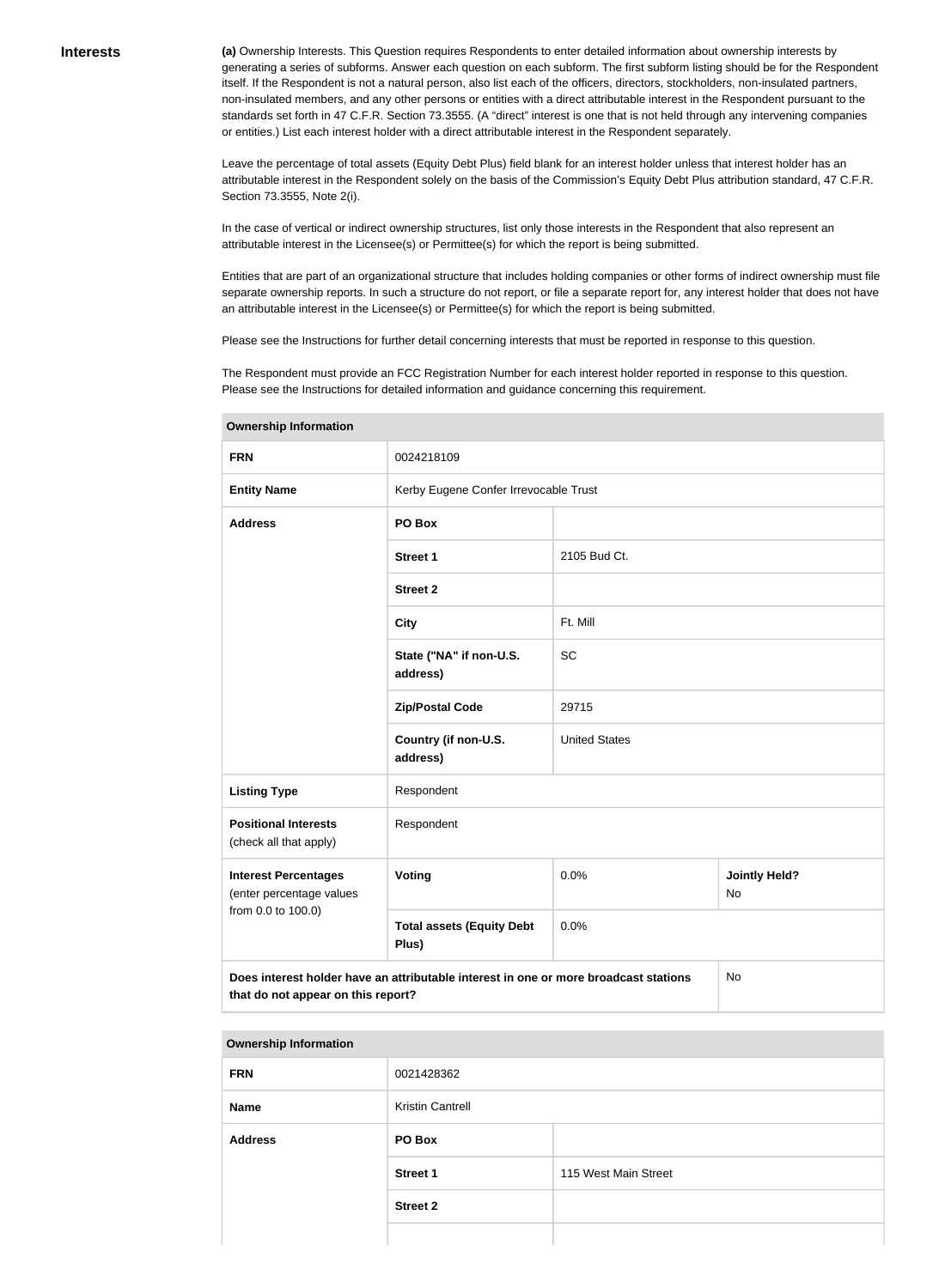|                                                                                                                            | <b>City</b>                               | Frankfort            |                                   |  |
|----------------------------------------------------------------------------------------------------------------------------|-------------------------------------------|----------------------|-----------------------------------|--|
|                                                                                                                            | State ("NA" if non-U.S.<br>address)       | <b>KY</b>            |                                   |  |
|                                                                                                                            | <b>Zip/Postal Code</b>                    | 40601                |                                   |  |
|                                                                                                                            | Country (if non-U.S.<br>address)          | <b>United States</b> |                                   |  |
| <b>Listing Type</b>                                                                                                        | <b>Other Interest Holder</b>              |                      |                                   |  |
| <b>Positional Interests</b><br>(check all that apply)                                                                      | Other - Co-Trustee                        |                      |                                   |  |
| <b>Interest Percentages</b><br>(enter percentage values                                                                    | <b>Voting</b>                             | 50.0%                | <b>Jointly Held?</b><br><b>No</b> |  |
| from 0.0 to 100.0)                                                                                                         | <b>Total assets (Equity Debt</b><br>Plus) | 50.0%                |                                   |  |
| Does interest holder have an attributable interest in one or more broadcast stations<br>that do not appear on this report? |                                           |                      | Yes                               |  |

## **Ownership Information**

| <b>FRN</b>                                                                                                                       | 0021208202                                |                      |                                   |  |
|----------------------------------------------------------------------------------------------------------------------------------|-------------------------------------------|----------------------|-----------------------------------|--|
| <b>Name</b>                                                                                                                      | Judith M. Confer                          |                      |                                   |  |
| <b>Address</b>                                                                                                                   | PO Box                                    |                      |                                   |  |
|                                                                                                                                  | <b>Street 1</b>                           | 2105 Bud Ct.         |                                   |  |
|                                                                                                                                  | <b>Street 2</b>                           |                      |                                   |  |
|                                                                                                                                  | <b>City</b>                               | Ft. Mill             |                                   |  |
|                                                                                                                                  | State ("NA" if non-U.S.<br>address)       | <b>SC</b>            |                                   |  |
|                                                                                                                                  | <b>Zip/Postal Code</b>                    | 29715                |                                   |  |
|                                                                                                                                  | Country (if non-U.S.<br>address)          | <b>United States</b> |                                   |  |
| <b>Listing Type</b>                                                                                                              | Other Interest Holder                     |                      |                                   |  |
| <b>Positional Interests</b><br>(check all that apply)                                                                            | Other - Co-Trustee                        |                      |                                   |  |
| <b>Interest Percentages</b><br>(enter percentage values                                                                          | <b>Voting</b>                             | 50.0%                | <b>Jointly Held?</b><br><b>No</b> |  |
| from 0.0 to 100.0)                                                                                                               | <b>Total assets (Equity Debt</b><br>Plus) | 50.0%                |                                   |  |
| Does interest holder have an attributable interest in one or more broadcast stations<br>No<br>that do not appear on this report? |                                           |                      |                                   |  |
| $V_{\alpha\alpha}$<br>(b) Despendent contifies that one interests including coniter financial creating                           |                                           |                      |                                   |  |

| (b) Respondent certifies that any interests, including equity, financial, or voting | Yes |
|-------------------------------------------------------------------------------------|-----|
| interests, not reported in this filing are non-attributable.                        |     |
| If "No," submit as an exhibit an explanation.                                       |     |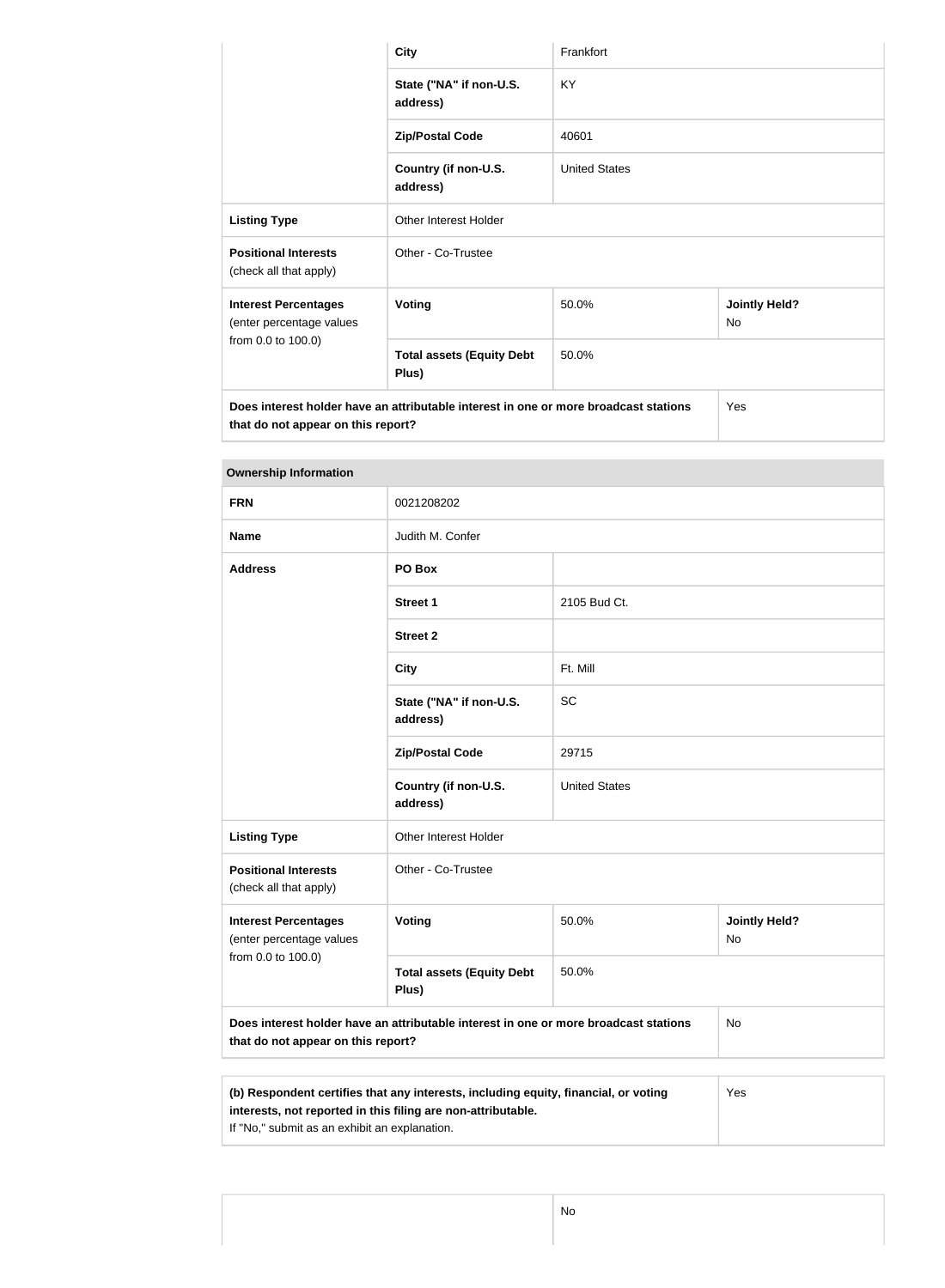**(c) Does the Respondent or any reported interest holder hold an attributable interest in any newspaper entities in the same market as any station for which this report is filed, as defined in 47 C.F.R. Section 73.3555?**

If "Yes," provide information describing the interest(s), using EITHER the subform OR the spreadsheet option below. Respondents with a large number (50 or more) of entries to submit should use the spreadsheet option.

NOTE: Spreadsheets must be submitted in a special XML Spreadsheet format with the appropriate structure that is specified in the documentation. For instructions on how to use the spreadsheet option to complete this question (including templates to start with), please Click Here.

If using the subform, leave the percentage of total assets (Equity Debt Plus) field blank for an interest holder unless that interest holder has an attributable interest in the newspaper entity solely on the basis of the Commission's Equity Debt Plus attribution standard, 47 C.F.R. Section 73.3555, Note 2(i). If using an XML Spreadsheet, enter "NA" into the percentage of total assets (Equity Debt Plus) field for an interest holder unless that interest holder has an attributable interest in the newspaper entity solely on the basis of the Commission's Equity Debt Plus attribution standard.

The Respondent must provide an FCC Registration Number for each interest holder reported in response to this question. Please see the Instructions for detailed information and guidance concerning this requirement.

**(d) Are any of the individuals listed as an attributable interest holder in the Respondent married to each other or related to each other as parentchild or as siblings?** No

If "Yes," provide the following information for each such the relationship.

**(e) Is Respondent seeking an attribution exemption for any officer or director with duties wholly unrelated to the Licensee(s)?** No

If "Yes," complete the information in the required fields and submit an Exhibit fully describing that individual's duties and responsibilities, and explaining why that individual should not be attributed an interest.

#### **Certification**

| <b>Section</b>                  | Question                                                                                                                                                                                                                                                                                                                   | <b>Response</b>                |
|---------------------------------|----------------------------------------------------------------------------------------------------------------------------------------------------------------------------------------------------------------------------------------------------------------------------------------------------------------------------|--------------------------------|
| <b>Authorized Party to Sign</b> | <b>WILLFUL FALSE STATEMENTS ON</b><br>THIS FORM ARE PUNISHABLE BY<br>FINE AND/OR IMPRISONMENT (U.S.<br>CODE, TITLE 18, SECTION 1001), AND<br>OR REVOCATION OF ANY STATION<br>LICENSE -- OR CONSTRUCTION<br>PERMIT (U.S. CODE, TITLE 47,<br>SECTION 312(a)(1)), AND/OR<br>FORFEITURE (U.S. CODE, TITLE 47,<br>SECTION 503). |                                |
| <b>Certification</b>            | certify that I have examined this report                                                                                                                                                                                                                                                                                   | <b>Official Title: Trustee</b> |